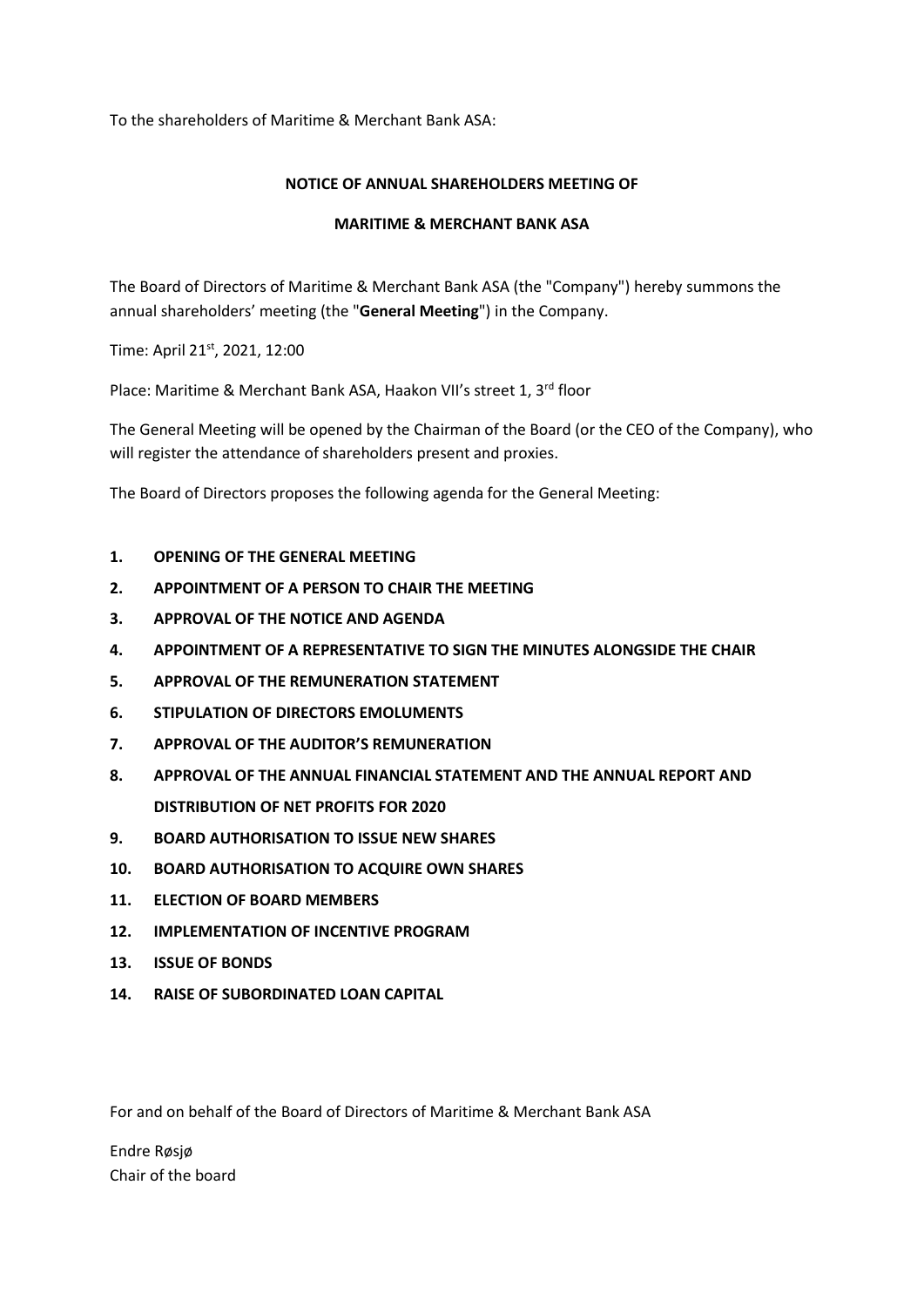## **TO ITEM 5 - APPROVAL OF THE REMUNERATION STATEMENT**

Subject to the Norwegian Public Limited Liability Companies Act section 6-16 a, the Board of Directors shall prepare a statement regarding remuneration to the general manager and other leading employees.

The Board of Directors has prepared such a statement included in Note 8 in the Annual Report (enclosed).

The Board of Directors proposes that the General Meeting makes the following resolution: *The remuneration statement is approved.*

# **TO ITEM 6 - STIPULATION OF DIRECTORS EMOLUMENTS**

The Board of Directors proposes that the directors shall receive emoluments in the amount of USD 277 890 (USD 233 521 + USD 44 369), cf. Note 8 in the Annual Report) in consideration for their contributions in 2020.

The Board of Directors proposes that the General Meeting makes the following resolution:

*The Board of Directors shall receive emoluments in the amount of USD 277 890 (USD 233 521 + USD 44 369), cf. Note 8 in the Annual Report) in consideration for their contributions in 2020.*

## **TO ITEM 7 - APPROVAL OF THE AUDITORS REMUNERATION**

Auditor's proposed fee, cf. Note 8 in the Annual Report (enclosed), consists of audit fee USD 52 662, assurance services USD 7 022, tax services USD 1 755 and Other non-audit services USD 22 820, a total of USD 84 259.

The Board of Directors proposes that the General Meeting makes the following resolution:

*Remuneration to the Company's auditor of USD 84 259 for the financial year 2020 is approved.*

# **TO ITEM 8 - APPROVAL OF THE ANNUAL FINANCIAL STATEMENT AND THE ANNUAL REPORT AND DISTRIBUTION OF NET PROFITS FOR 2020**

Financial statements, the annual report and the auditor's report are appended (appendix 1)

The Board proposes that a dividend of USD 0.18 per share be distributed for the 2020 financial year on the basis of the profit for the year after tax expense. The dividend will be paid out in NOK based on the USDNOK exchange rate on the April 21<sup>st</sup>, 2021. Dividend will be distributed to shareholders who own shares on April 28<sup>th</sup>, 2021, the ex-dividend date is April 29<sup>th</sup>, 2021, the record date will be April 30<sup>th</sup>, 2021 and the dividend will be disbursed on May 7<sup>th</sup>, 2021.

The Board of Directors proposes that the General Meeting makes the following resolution:

*The Board of Directors proposal for financial statement, annual report and dividend for the financial year 2020 is approved.*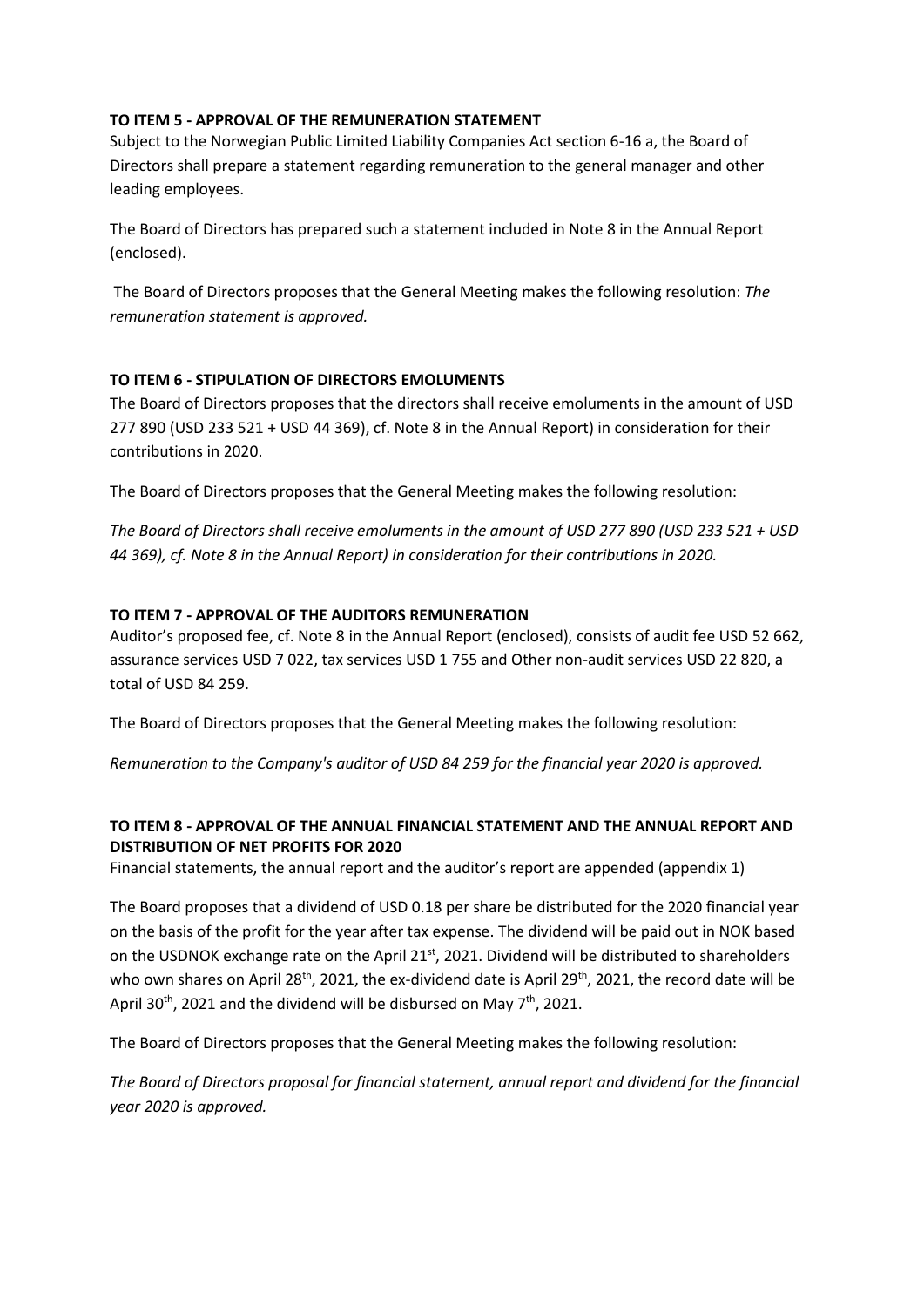# **TO ITEM 9 - BOARD AUTHORISATION TO ISSUE NEW SHARES**

To facilitate future growth of the Company, the Board of Directors propose that the Board of Directors are authorised to issue new shares in the Company pursuant to the Norwegian Public Limited Liability Companies Act section 10-14.

The Board of Directors proposes that the General Meeting adopts the following resolution:

*In accordance with the Norwegian Public Limited Liability Companies Act section 10-14, the Board of Directors is authorised to issue new shares in the Company based on the following terms:*

*1. The Board of Directors may resolve to increase the Company's share capital by up to NOK 25 000 000, by issuance of up to 2 500 000 new shares, each with a nominal value of NOK 10.*

*2. The Board of Directors is authorised to determine the subscription price at a later time within the range of NOK 70 (exch. rate 9,00) to NOK 120 (exch. rate 9). The Board of Directors shall fix the subscription price to the NOK equivalent of a share price range of USD 7.78 - USD 13.33 based on the exchange rate for US dollar (USD) the Company achieves at the time of exchange (on settlement).* 

*3. The share capital increase may only be affected against cash contribution. The authorisation does not include the right to issue shares against contribution in kind or to impose specific duties on the Company.*

*4. The authorisation does not include resolution on merger pursuant to the Norwegian Public Limited Liability Companies Act section 13-5.*

*5. The share capital increase may be affected through one or more private placements. The Board of Directors is authorised to deviate from the existing shareholders' pre-emptive right to subscribe for the shares pursuant to the Norwegian Public Limited Liability Companies Act section 10-4, cf. section 10-5.*

*6. The Board of Directors is authorised to carry out necessary amendments to the Company's articles of association in connection with any share capital increases pursuant to this authorisation.*

*7. The authorisation shall be valid until the next ordinary General Meeting of the Company, however no later than 30 June 2022.*

*8. The authorisation may not be exercised before it has been registered with the Norwegian Register of Business Enterprises, cf. the Norwegian Public Limited Liability Companies Act section 10-16.*

# **TO ITEM 10 - BOARD AUTHORISATION TO ACQUIRE OWN SHARES**

The Board of Directors proposes that the General Meeting makes the following resolution:

*In accordance with the Norwegian Private Limited Liability Companies Act section 9-4, the Board of Directors is authorised to acquire or receive security in the Company's own shares, on the following terms:*

*1. The Company may, on one or more occasions, in total acquire and/or or receive own shares, including establishing security in own shares, with a total par value of up to NOK 2 042 512.*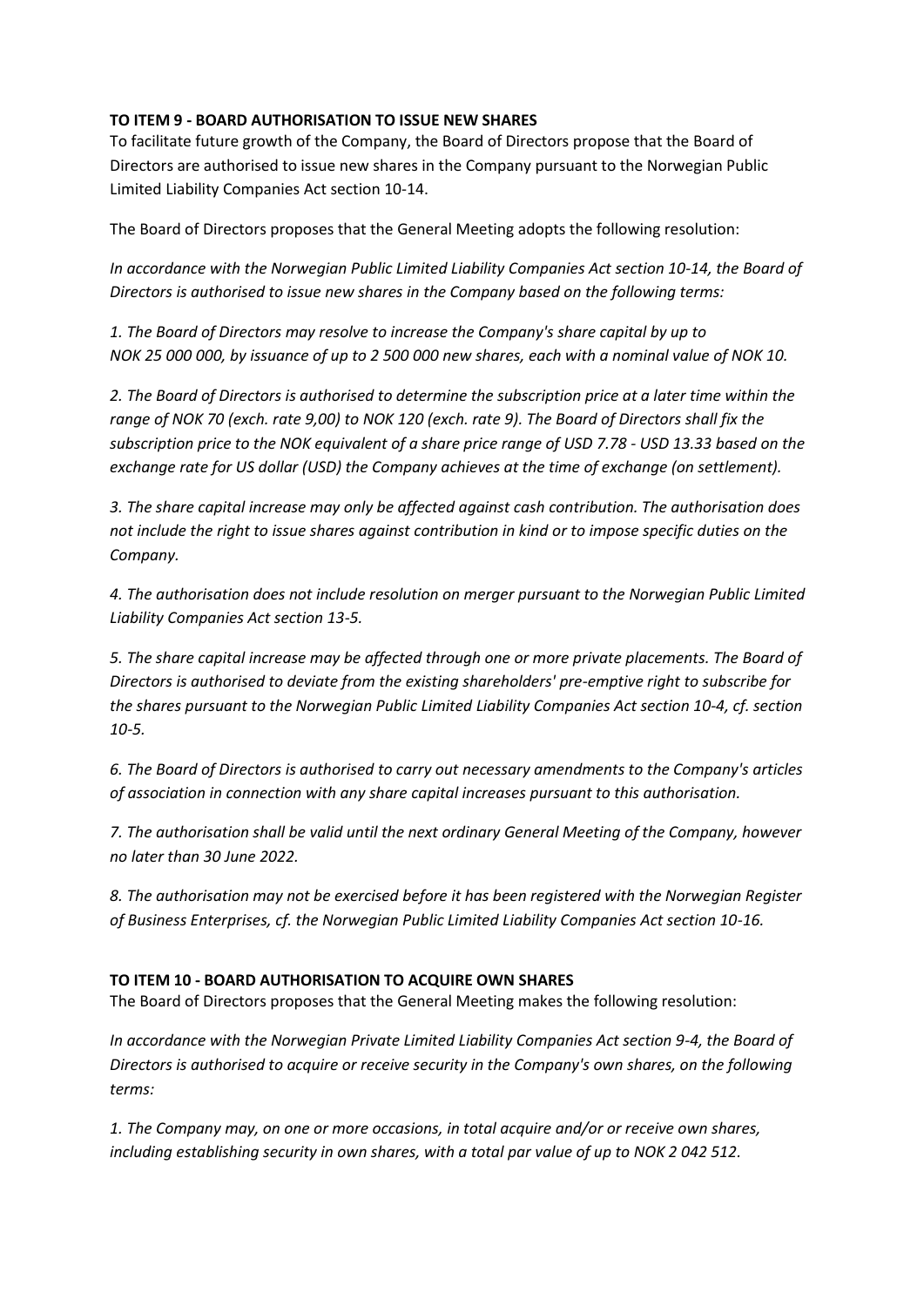*2. The authorisation shall be valid until the ordinary General Meeting in 2022, but at the latest until 30 June 2022.*

*3. The amount payable for each share acquired shall be minimum NOK 40 (exchange rate 9,00) and maximum NOK 100 (exchange rate 9).*

*4. The Board of Directors may at its own discretion decide on the methods of acquisition and disposal of shares.*

*5. The authorisation is effective from the time it is approved by Financial Supervisory Authority of Norway (Finanstilsynet) and registered with the Norwegian Register of Business Enterprises.*

# **TO ITEM 11 - ELECTION OF BOARD MEMBERS**

The Board of Directors proposes that the General Meeting makes the following resolution:

*The present Board is re-elected.*

*The board of directors thus consists of:*

- *Endre Røsjø (chair)*
- *Henning Dietrich Oldendorff*
- *Magnus Leonard Roth*
- *Karin Sigrid Thorburn*
- *Ingrid Elvira Leisner*
- *Anne-Margrethe Firing*
- *Nikolaus Oldendorff*

*Deputy board members:*

- *Ingeborg Røsjø*
- *Birger Nergaard*

# **TO ITEM 12 - INCENTIVE PROGRAM**

The board of directors proposes that the General Meeting makes the following resolution:

*The Board of directors is authorised and instructed to continue the established incentive programme for certain key employees of the Company. The objective of the program is to incentivise and compensate such key employees to make an extraordinary effort for the Company to reach its objectives and to create shareholder value.*

*The program shall be continued by the following principles:*

*1. Selected key employees may be granted a number of options at the board's discretion. The total number of options under the program is limited to 68 930 (from the Incentive Program approved in 2018 there were granted 400 000 options, of them 331 070 options are already granted)* shares in the Company (as adjusted for certain capital amendments).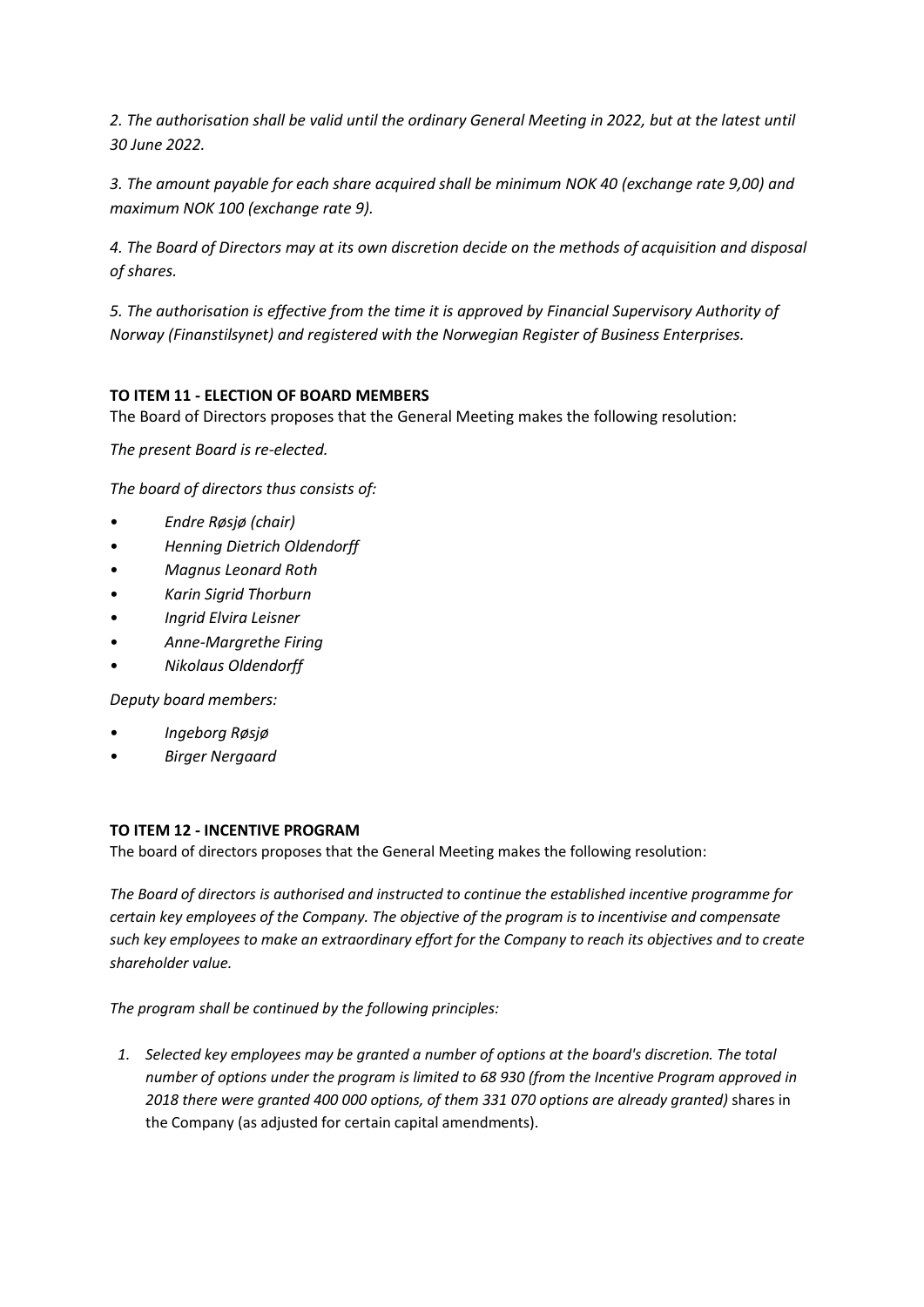- *2. The strike price for options under the program shall be equal to the subscription price in the last share capital increase completed in the Company at the time of granting of options.*
- *3. The exercise period shall be no longer than 5 years from this resolution.*
- *4. The board authorisation to issue new shares, cf. agenda item 9, may be used also for the purpose of the incentive program.*

*The further details of the incentive program shall be determined by the Board of Directors at their discretion and shall include vesting and exercise conditions and adjustments to the strike price concerning certain capital amendments (dividends, etc.) in accordance with perceived market practice. The incentive program shall fulfil all requirements under the regulatory regime for remuneration in financial institutions.*

# **TO ITEM 13 - ISSUE OF BONDS Senior Bonds**

In order to develop the Company's funding structure, the Board of Directors proposes that the General Meeting authorizes the Board of Directors to issue senior bonds within in the total amount of USD 50 000 000.

The Board of Directors proposes that the General Meeting makes the following resolution:

*The General Meeting authorizes the Board of Directors to issue senior bonds within the total amount of USD 50 000 000 at market terms.*

*The authorization is valid for 12 months from the date of this resolution, or until it is amended or withdrawn by a new resolution in the General Meeting.*

# **Perpetual Subordinated Bond ("Fondsobligasjoner")**

In order to achieve flexibility regarding the Company's capital adequacy, the Board of Directors proposes that the General Meeting authorizes the Board of Directors to issue perpetual subordinated bonds (Norw. *fondsobligasjoner*) within in the total amount of USD 10 000 000.

The Board of Directors proposes that the General Meeting makes the following resolution:

*The General Meeting authorizes the Board of Directors to issue perpetual subordinated bonds within the total amount of USD 10 000 000 at market terms.*

*The authorization is valid for 12 months from the date of this resolution, or until it is amended or withdrawn by a new resolution in the General Meeting.*

# **TO ITEM 14 - RAISE OF SUBORDINATED LOAN CAPITAL**

In order to achieve flexibility regarding the Company's capital adequacy, the Board of Directors proposes that the General Meeting authorizesthe Board of Directors to raise subordinated loan capital (Norw. *ansvarlig lån*) within in the total amount of USD 7 500 000.

The Board of Directors proposes that the General Meeting makes the following resolution: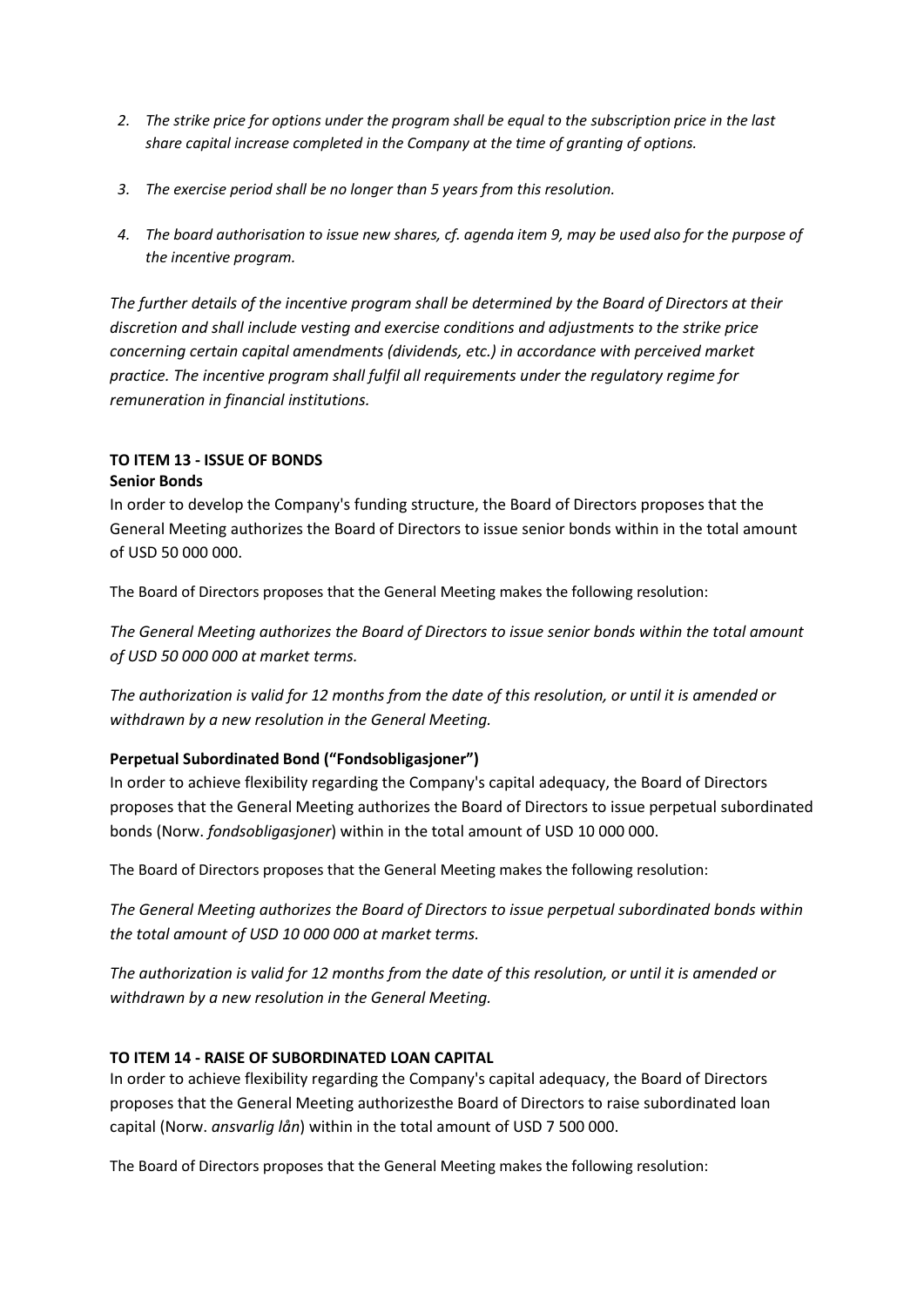*The General Meeting authorizes the Board of Directors to raise subordinated loan capital within the total amount of USD 7 500 000 at market terms.*

*The authorization is valid for 12 months from the date of this resolution, or until it is amended or withdrawn by a new resolution in the General Meeting.*